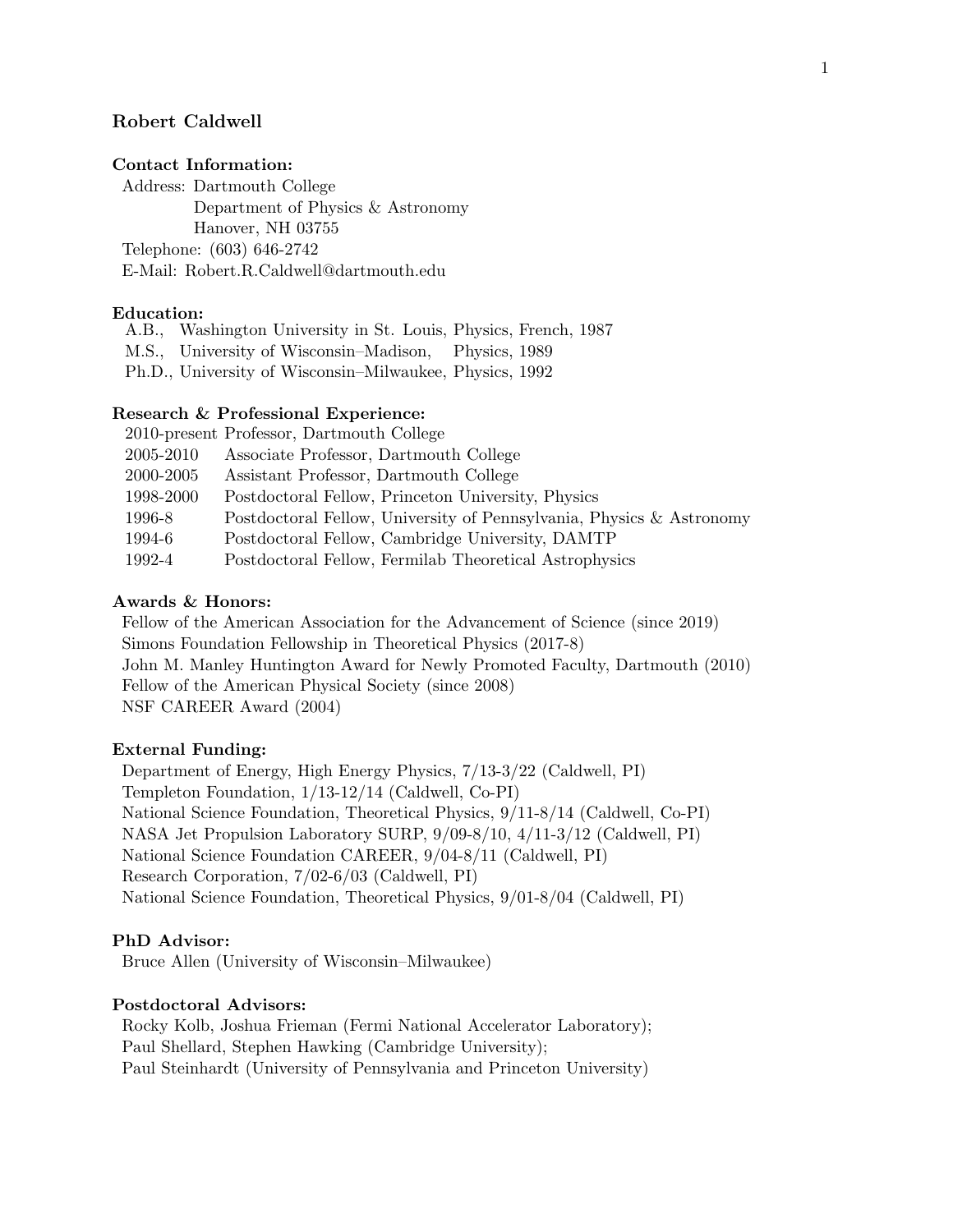#### Graduate Advisees:

Peng Peng Yu (PhD, 2007), Ryan Michney (MS, 2007), Scott Daniel (PhD, 2009), Deanne Dorak (MS, 2011), Leonardo Motta (PhD, 2012), Jannis Bielefeld (PhD, 2015), Giovanni Vizcardo (MS, 2017), Dhrubo Jyoti (PhD, 2018), Chris Devulder (PhD, 2018), Stan Bovenschen (U. Amsterdam, MS, 2019), Vivian Sabla, Avery Tishue

#### Current Undergraduate Research Supervision:

Shadi Ali Ahmad '22, Zehua Song '22

## Dartmouth Courses Taught: (since 2016)

P13 Introductory Physics I: Mechanics (F18, F20) P14 Introductory Physics II: E & M (W17, S20) P19 Relativistic and Quantum Physics (S15) P50 Introductory Quantum Mechanics (F16) P66 Relativistic Electrodynamics (S17) P77 Introduction to General Relativity (F19) P92 Physics of the Early Universe (W19, W21) (on sabbatical 2017-8)

### Recent Collaborators: (since 2016)

Ludovico Capparelli (Rome, Italy), CMB-S4 Collaboration, Chris Devulder (Dartmouth), Jon Gair (Hannover, Germany), Alan Heavens (Imperial, UK), Chris Hirata (Ohio State), Raul Jimenez (Barcelona, Spain), Dhrubo Jyoti (Dartmouth), Marc Kamionkowski (Johns Hopkins), Ali Rida Khalifeh (Barcelona, Spain), Paul Lasky (Monash), Roy Maartens (Portsmouth, UK), Nina Maksimova (Harvard), Alessandro Melchiorri (Rome, Italy), Chiara Mingarelli (Caltech), Julian Munoz (Harvard), NASA LISA Study Team, Daniel Reardon (Monash), Vivian Sabla (Dartmouth), Tristan Smith (Swarthmore), Lorenzo Speri (Hannover, Germany), Nicola Tamanini (Hannover, Germany), Eric Thrane (Monash), Licia Verde (Barcelona, Spain), Devin Walker (Dartmouth), Ben Wang (UCLA)

#### Professional Activities:

| Member:   | NASA LISA Study Team (lisa.nasa.gov) (2017-)                                       |
|-----------|------------------------------------------------------------------------------------|
| Member:   | LISA Consortium, Cosmology Co-Chair (lisamission.org) (2018-)                      |
| Member:   | $CMB-S4$ collaboration (cmb-s4.org) (2016-)                                        |
| Judge:    | Buchalter Cosmology Prize, 2014-2017                                               |
| Editor:   | Division Associate Editor, Physical Review Letters (2007-2013)                     |
| Referee:  | Physical Review, Astrophysical Journal, many others                                |
| Reviewer: | NSF, NASA, DOE, and foreign science agencies                                       |
| Member:   | American Association for the Advancement of Science,                               |
|           | American Physical Society (Astrophysics, Gravitation, Particles & Fields, and      |
|           | Physics Education                                                                  |
|           | Co-Organizer: 8th LISA Cosmology Working Group workshop (virtual), 15-17 July 2020 |

New England Theoretical Cosmology workshop (virtual), 21 July 2020.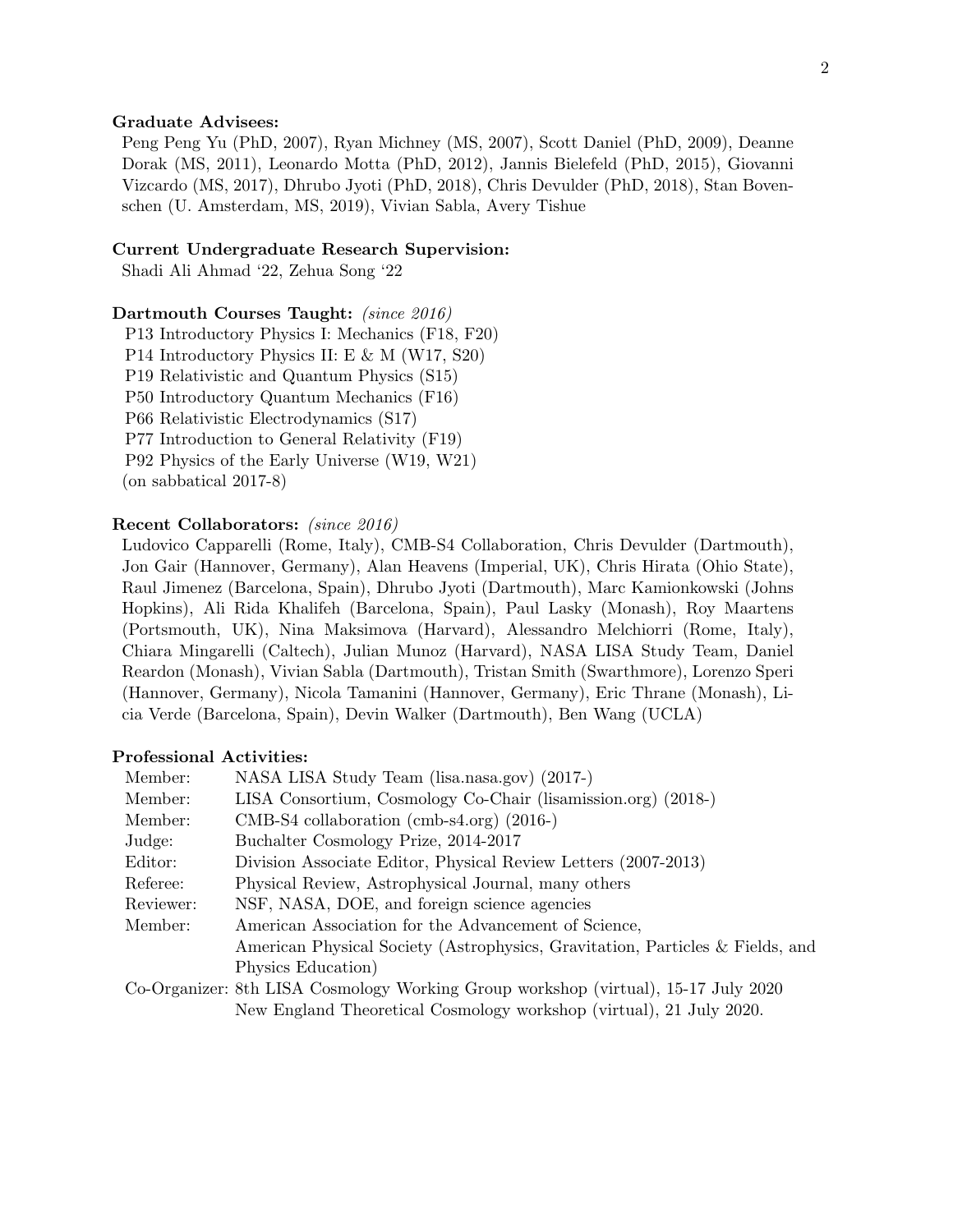Impact: (GoogleScholar, March 2021) h-index=51, i10-index=99, total citations =19,000

## Publications:

- 1. A. J. Tishue and R. R. Caldwell, "Relic Cosmological Vector Fields and Inflationary Gravitational Waves," Phys. Rev. D 104, 063531 (2021).
- 2. V. I. Sabla and R. R. Caldwell, "No  $H_0$  assistance from assisted quintessence," Phys. Rev. D 103, no.10, 103506 (2021).
- 3. L. Speri, N. Tamanini, R. R. Caldwell, J. R. Gair and B. Wang, "Testing the Quasar Hubble Diagram with LISA Standard Sirens," Phys. Rev. D 103, no.8, 083526 (2021).
- 4. L. M. Capparelli, R. R. Caldwell and A. Melchiorri, "Cosmic Birefringence Test of the Hubble Tension," Phys. Rev. D 101, no. 12, 123529 (2020).
- 5. T. L. Smith and R. R. Caldwell, "LISA for Cosmologists: Calculating the Signal-to-Noise Ratio for Stochastic and Deterministic Sources," Phys. Rev. D 100, no. 10, 104055 (2019).
- 6. D. Jyoti, J. B. Munoz, R. R. Caldwell and M. Kamionkowski, "Cosmic Time Slip: Testing Gravity on Supergalactic Scales with Strong-Lensing Time Delays," Phys. Rev. D 100, no. 4, 043031 (2019).
- 7. R. R. Caldwell, T. L. Smith and D. G. E. Walker, "Using a Primordial Gravitational Wave Background to Illuminate New Physics," Phys. Rev. D 100, no. 4, 043513 (2019).
- 8. R. R. Caldwell and C. Devulder, "Gravitational Wave Opacity from Gauge Field Dark Energy," Phys. Rev. D 100, no. 10, 103510 (2019).
- 9. R. Jimenez, R. Maartens, A. R. Khalifeh, R. R. Caldwell, A. F. Heavens and L. Verde, "Measuring the Homogeneity of the Universe," JCAP 1905, no. 05, 048 (2019).
- 10. R. R. Caldwell and C. Devulder, "Axion Gauge Field Inflation and Gravitational Leptogenesis: A Lower Bound on B Modes from the Matter-Antimatter Asymmetry of the Universe," Phys. Rev. D 97, 023532 (2018).
- 11. R. R. Caldwell, C. Devulder and N. A. Maksimova, "Gravitational wave gauge field dynamics," Int. J. Mod. Phys. D 26, 1742005 (2017).
- 12. R. R. Caldwell, C. Hirata, and M. Kamionkowsi, "Dust-polarization maps and interstellar turbulence," Astrophys. J. 839, 91 (2017).
- 13. T. L. Smith and R. R. Caldwell, "Sensitivity to a Frequency-Dependent Circular Polarization in an Isotropic Stochastic Gravitational Wave Background," Phys. Rev. D 95, 044036 (2017).
- 14. R. R. Caldwell, C. Devulder, and N. A. Maksimova, "Gravitational wave Gauge field oscillations," Phys. Rev. D 94, 063005 (2016).
- 15. P. Lasky, et al., "Gravitational-wave cosmology across 29 decades in frequency," Phys. Rev. X 6, 011035 (2016).
- 16. J. Bielefeld and R. R. Caldwell, "Cosmological consequences of classical flavor-space locked gauge field radiation," Phys. Rev. D **91**, 124004 (2015).
- 17. J. Bielefeld and R. R. Caldwell, "Chiral Imprint of a Cosmic Gauge Field on Primordial Gravitational Waves," Phys. Rev. D 91, 123501 (2015).
- 18. J. Bielefeld, R. R. Caldwell, and E. Linder, "Dark energy scaling from dark matter to acceleration," Phys. Rev. D 90, 043015 (2014).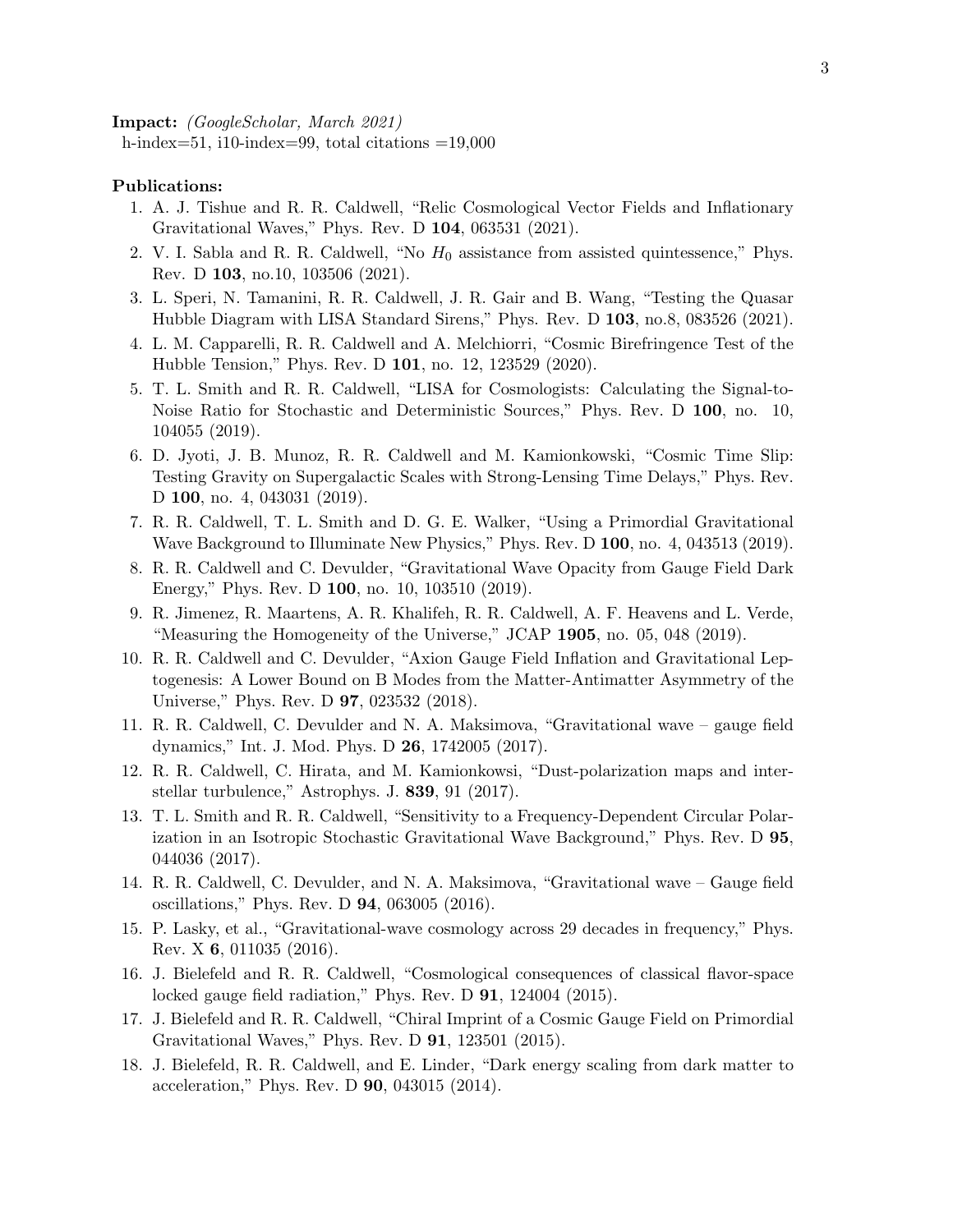- 19. R. R. Caldwell and N. A. Maksimova, "Spectral distortion in a radially inhomogeneous cosmology," Phys. Rev. D 88, 103502 (2013).
- 20. J. T. Deskins, J. T. Giblin, and R. R. Caldwell, "Gauge field preheating at the end of inflation," Phys. Rev. D 88, 063530 (2013).
- 21. J. Bielefeld, W. L. K. Wu, R. R. Caldwell, and O. Dore, "Freezing out early dark energy," Phys. Rev. D 88, 103004 (2013).
- 22. R. R. Caldwell and S. S. Gubser, "Brief History of Curvature," Phys. Rev. D 87, 063523 (2013).
- 23. L. Motta and R. R. Caldwell, "Non-Gaussian features of primordial magnetic fields in power-law inflation," Phys. Rev. D 85, 103532 (2012).
- 24. R. R. Caldwell, L. Motta and M. Kamionkowski, "Correlation of inflation-produced magnetic fields with scalar fluctuations," Phys. Rev. D 84, 123525 (2011).
- 25. R. A. Vanderveld, R. R. Caldwell and J. Rhodes, "Second-order weak lensing from modified gravity," Phys. Rev. D 84, 123510 (2011).
- 26. R. R. Caldwell, V. Gluscevic and M. Kamionkowski, "Cross-Correlation of Cosmological Birefringence with CMB Temperature," Phys. Rev. D 84, 043504 (2011).
- 27. A.R. Cooray, D.E. Holz, R. R. Caldwell, "Measuring dark energy spatial inhomogeneity with supernova data," JCAP 1011, 015 (2010).
- 28. S. F. Daniel, E. V. Linder, T. L. Smith, R. R. Caldwell, A. Cooray, A. Leauthaud and L. Lombriser, "Testing general relativity with current cosmological data," Phys. Rev. D81, 123508 (2010).
- 29. D. G. Figueroa, R. R. Caldwell and M. Kamionkowski, "Non-Gaussianity from selfordering scalar fields," Phys. Rev. D81, 123504 (2010).
- 30. R. R. Caldwell and M.P. Kamionkowski, "The physics of cosmic acceleration," Ann. Rev. Part. Nuc. Sci. 59, 397 (2009).
- 31. S. F. Daniel, R. R. Caldwell, A. Cooray, P. Serra and A. Melchiorri, "A multi-parameter investigation of gravitational slip," Phys. Rev. D80, 023532 (2009).
- 32. P. Serra, A. Cooray, S. F. Daniel, R. R. Caldwell and A. Melchiorri, "Lensed cosmic microwave background constraints on post-general relativity parameters," Phys. Rev. D79, 101301 (2009).
- 33. P. P. Yu and R. R. Caldwell, "Observer dependence of the quasi-local energy and momentum in Schwarzschild space-time," Gen. Rel. Grav. 41, 559 (2009).
- 34. R. R. Caldwell and A. Stebbins, "A test of the Copernican principle," Phys. Rev. Lett. 100, 191302 (2008).
- 35. S. F. Daniel, R. R. Caldwell, A. Cooray and A. Melchiorri, "Large scale structure as a probe of gravitational slip," Phys. Rev. D77, 103513 (2008).
- 36. R. R. Caldwell and D. Grin, "Lower limit to the scale of an effective theory of gravitation," Phys. Rev. Lett. 100, 031301, (2008).
- 37. T. Smith, A. Erickcek, R. R. Caldwell, and M. Kamionkowski, "The effects of Chern-Simons gravity on bodies orbiting the Earth," Phys. Rev. D77, 024015 (2008).
- 38. S. F. Daniel and R. R. Caldwell, "Consequences of a cosmic scalar with kinetic coupling to curvature," Class, Quant. Grav. 24, 5573 (2007).
- 39. R. R. Caldwell, A. Cooray, and A. Melchiorri, "Constraints on a new post-general relativity cosmological parameter," Phys. Rev. D76, 023507 (2007).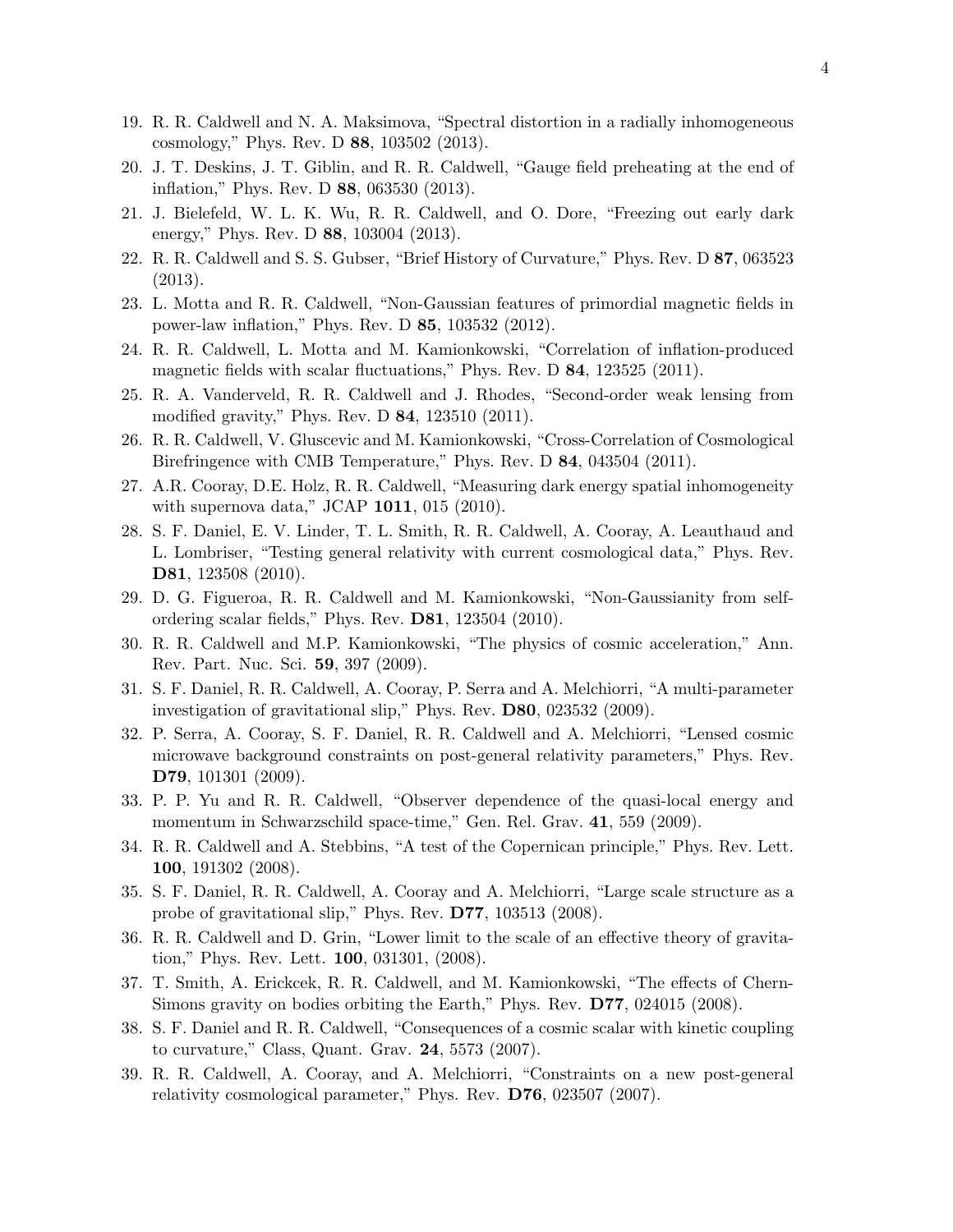- 40. R.J. Michney and R. R. Caldwell, "Anisotropy of the cosmic neutrino background," J. Cosmol. Astropart. Phys. 014, 0701 (2007).
- 41. A. Cooray and R. R. Caldwell, "Large-scale bulk motions complicate the Hubble diagram," Phys. Rev. D73, 103002 (2006).
- 42. R. R. Caldwell and P. P. Yu, "Long-lived quintessential scalar hair," Class. Quantum Grav. 23, 7257 (2006).
- 43. R. R. Caldwell, W. Komp, L. Parker, and D. Vanzella, "A sudden gravitational transition," Phys. Rev. D73, 023513 (2006).
- 44. R. R. Caldwell and E.V. Linder, "Limits of quintessence," Phys. Rev. Lett. 95, 141301  $(2005).$
- 45. R. R. Caldwell and M. Doran, "Dark-energy evolution across the cosmological-constant boundary," Phys. Rev. D72, 043527 (2005).
- 46. A. Cooray, M. Kamionkowski and R. R. Caldwell, "Cosmic shear of the microwave background: the curl diagnostic," Phys. Rev. D71, 123527 (2005).
- 47. K. Sigurdson, M. Doran, A. Kurylov, R. R. Caldwell, and M. Kamionkowski, "Darkmatter electric and magnetic dipole moments," Phys. Rev. D70, 83501 (2004).
- 48. R. R. Caldwell and M. Kamionkowski, "Expansion, geometry, and gravity," J. Cosmol. Astropart. Phys. 09, 009 (2004).
- 49. R. R. Caldwell and M. Doran, "Cosmic microwave background and supernova constraints on quintessence: concordance regions and target models," Phys. Rev. D69, 103517 (2004).
- 50. R. R. Caldwell, M. Kamionkowski, and N.N. Weinberg "Phantom energy and cosmic doomsday," Phys. Rev. Lett. 91, 071301 (2003).
- 51. R. R. Caldwell, M. Doran, C.M. Mueller, G. Schaefer, C. Wetterich, "Early quintessence in light of WMAP," ApJ 591, L75-78 (2003).
- 52. S. DeDeo, R. R. Caldwell, and P.J. Steinhardt, "Effects of the sound speed of quintessence on the microwave background and large scale structure," Phys. Rev. D67, 103509 (2003); Phys. Rev. D67, 129902E (2003).
- 53. P. Schuecker, R. R. Caldwell, H. Bohringer, C.A. Collins, L. Guzzo, and N.N. Weinberg, "Observational constraints on general relativistic energy conditions, cosmic matter density and dark energy from x-ray clusters of galaxies and type-Ia supernovae," Astron. Astrophys. 402, 53 (2003).
- 54. R. R. Caldwell, "A Phantom Menace? Cosmological consequences of a dark energy component with super-negative equation of state" Phys. Lett. B 545, 23 (2002).
- 55. R. Dave, R. R. Caldwell, and P.J. Steinhardt, "Sensitivity of the CMB anisotropy to initial conditions in Quintessence Cosmology," Phys. Rev. D66, 023516 (2002).
- 56. J.K. Erickson, R. R. Caldwell, P.J. Steinhardt, C. Armendariz-Picon, and V. Mukhanov, "Measuring the sound speed of quintessence," Phys. Rev. Lett. 88, 121301 (2002).
- 57. L. Boyle, R. R. Caldwell, and M. Kamionkowski, "Spintessence! New models for dark matter and dark energy," Phys. Lett. **B 545**, 17 (2002).
- 58. A.D. Miller, et al., "The QMAP and MAT/TOCO experiments for measuring anisotropy in the cosmic microwave background," ApJS 140, 115 (2002).
- 59. J.L. Puchalla, R. R. Caldwell, K.L. Cruz, M.J. Devlin, W.B. Dorwart, T. Herbig, A.D. Miller, M.R. Nolta, L.A. Page, E. Torbet, H.T. Tran, "Millimeter-Wavelength Galactic Observations with the Mobile Anisotropy Telescope," AJ 123, 1978 (2002).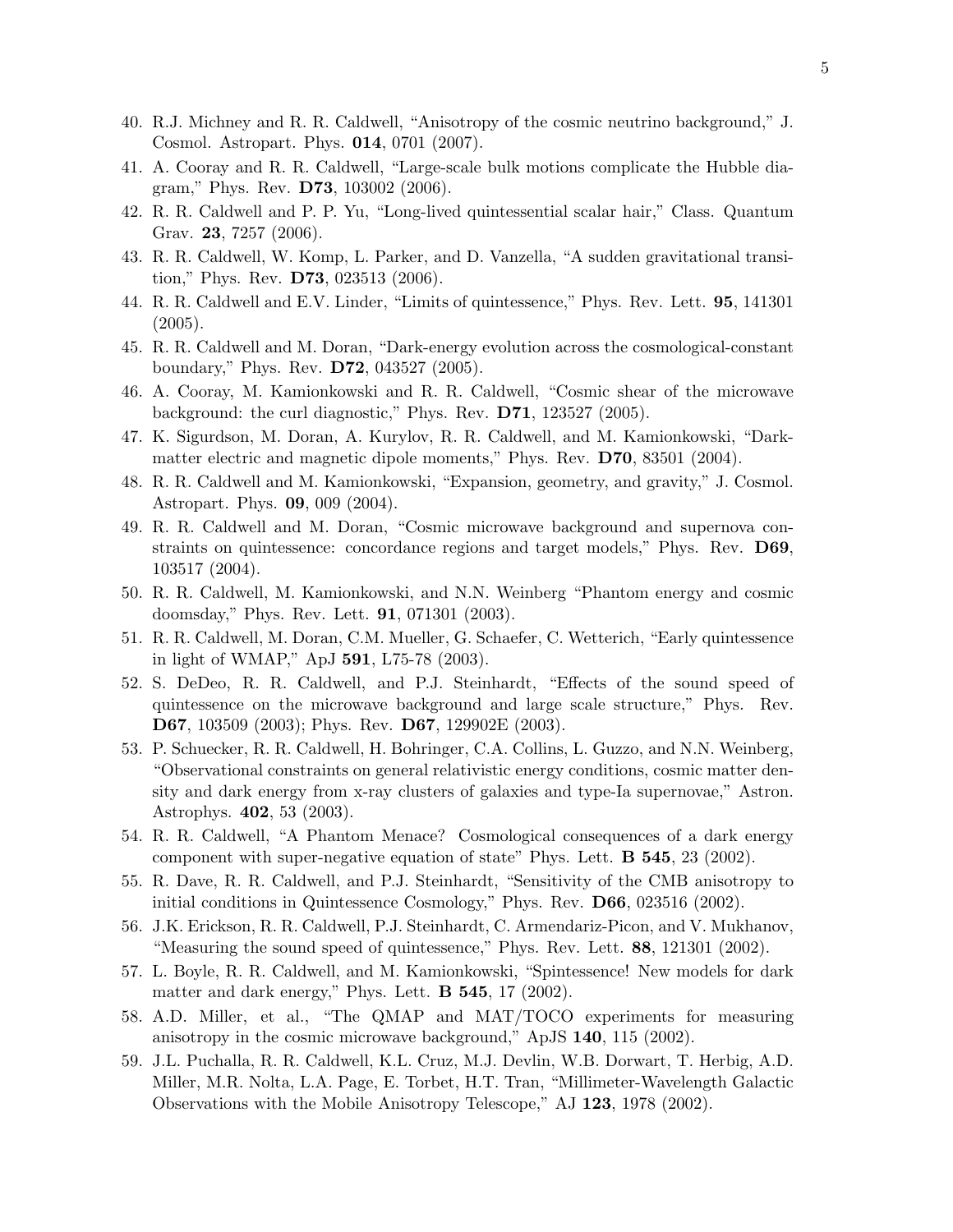- 60. R. R. Caldwell and D. Langlois, "Shortcuts in the fifth dimension," Phys. Lett. B 511, 129 (2001).
- 61. R. R. Caldwell, R. Juszkiewicz, P.J. Steinhardt, and F.R. Bouchet, "A simple method for computing the non-linear correlation function with implications for stable clustering," ApJ 547, L93-96 (2001).
- 62. L. Wang, R. R. Caldwell, J. P. Ostriker, and P. J. Steinhardt, "Cosmic concordance and quintessence," ApJ 530, 17-35 (2000).
- 63. A.D. Miller, R. R. Caldwell, M.J. Devlin, W.B. Dorwart, T. Herbig, M.R. Nolta, L.A. Page, J. Puchalla, E. Torbet, H.T. Tran, "A measurement of the angular power spectrum of the CMB from  $\ell = 100$  to 400," ApJ 524, L1-4 (1999).
- 64. C.-P. Ma, R. R. Caldwell, P. Bode, and L. Wang, "The mass power spectrum in quintessence cosmological models," ApJ 521, L1-4 (1999).
- 65. P. P. Avelino, R. R. Caldwell, and C.J.A.P. Martins, "Cosmological consequences of string-forming open inflation models," Phys. Rev. D 59, 123509 (1999).
- 66. R. R. Caldwell, M. Kamionkowski, and L. Wadley, "The first space-based gravitationalwave detectors," Phys. Rev. D 59, 027101 (1999).
- 67. G. Huey, L. Wang, R. Dave, R. R. Caldwell, and P.J. Steinhardt, "Resolving the cosmological missing energy problem," Phys. Rev. D 59, 063005 (1999).
- 68. R. R. Caldwell and P.J. Steinhardt, "The imprint of gravitational waves in models dominated by a dynamical cosmic scalar field," Phys. Rev. D 57, 6057 (1998).
- 69. R. R. Caldwell, R. Dave, and P.J. Steinhardt, "Cosmological imprint of an energy component with general equation of state," Phys. Rev. Lett. 80, 1582 (1998).
- 70. B. Allen, R. R. Caldwell, S. Dodelson, L. Knox, E.P.S. Shellard, and A. Stebbins, "CMB Anisotropy induced by cosmic strings on angular scales greater than 15-minutes," Phys. Rev. Lett. 79, 2624 (1997).
- 71. P. P. Avelino, R. R. Caldwell, and C.J.A.P. Martins, "Cosmic strings in an open universe: quantitative evolution and observational consequences," Phys. Rev. D 56, 4568 (1997).
- 72. R. R. Caldwell, R. A Battye, and E.P.S. Shellard, "Relic gravitational waves from cosmic strings: updated constraints and opportunities for detection," Phys. Rev. D 54, 7146 (1996).
- 73. B. Allen, R. R. Caldwell, E.P.S. Shellard, A. Stebbins, and S. Veeraraghaven, "Large angular scale CMB anisotropy induced by cosmic strings," Phys. Rev. Lett. 77, 3061 (1996).
- 74. R. R. Caldwell, "On the evolution of scalar metric perturbations in an inflationary cosmology," Class. Q. Grav. 13, 2437 (1996).
- 75. R. R. Caldwell, H.A. Chamblin, and G.W. Gibbons, "Pair creation of black holes by domain walls," Phys. Rev. D 53, 7103 (1996).
- 76. P. P. Avelino and R. R. Caldwell, "Entropy perturbations from cosmic strings," Phys. Rev. D 53, R5339 (1996).
- 77. R. R. Caldwell and P. Casper, "Formation of black holes from collapsed cosmic string loops," Phys. Rev. D 53, 3002 (1996).
- 78. A. Stebbins and R. R. Caldwell, "No very large scale structure in an open universe," Phys. Rev. D 52, 3248 (1995).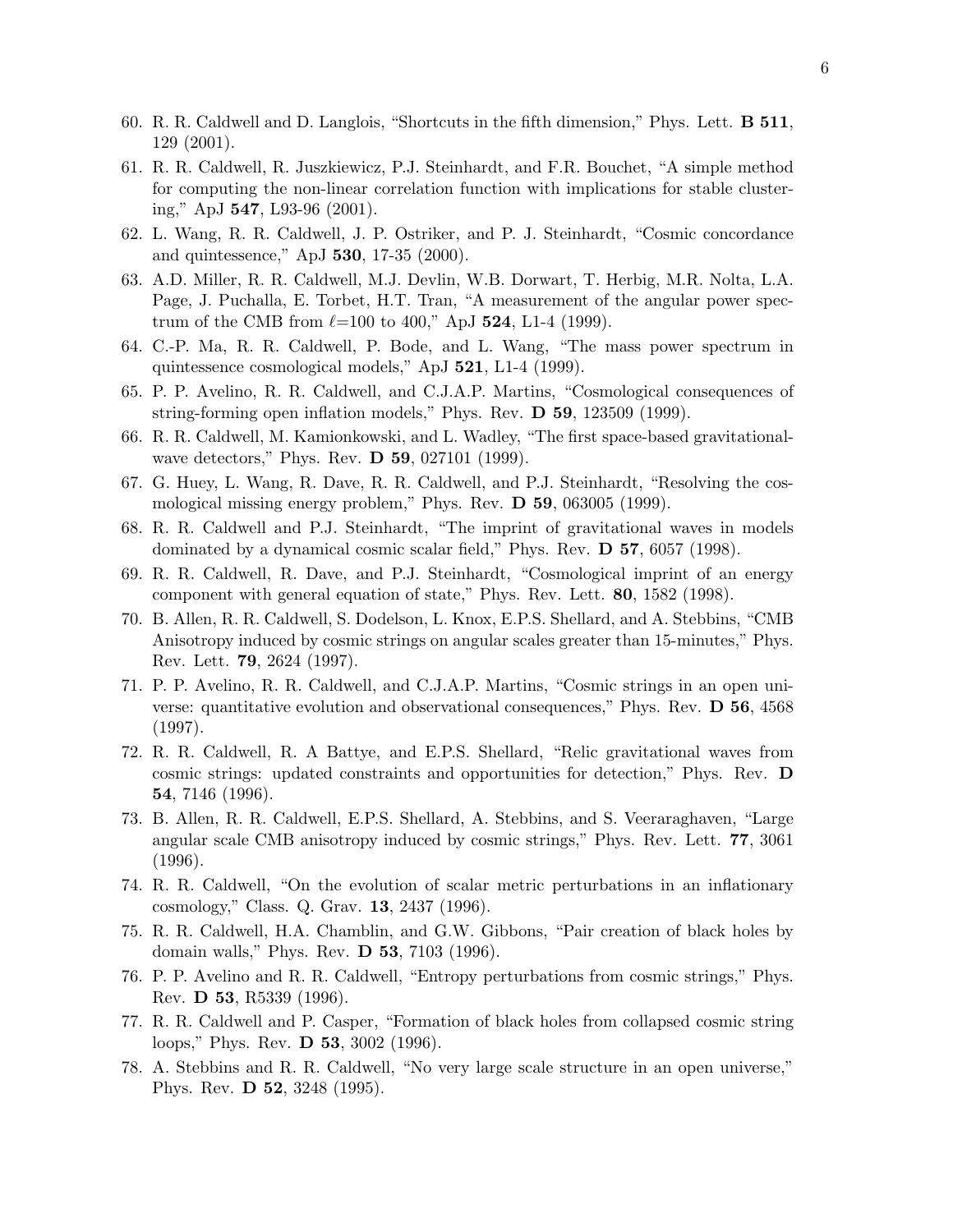- 79. B. Allen, R. R. Caldwell, and S. Koranda, "CBR Temperature fluctuations induced by gravitational waves in a spatially-closed inflationary universe," Phys. Rev. D 51, 1553 (1995).
- 80. R. R. Caldwell, "Green's functions for gravitational waves in FRW spacetimes," Phys. Rev. D 48, 4688 (1993).
- 81. R. R. Caldwell and E. Gates, "Constraints on cosmic strings due to black holes formed from collapsed cosmic string loops," Phys. Rev. D 48, 2581 (1993).
- 82. R. R. Caldwell and B. Allen, "Cosmological constraints on cosmic string gravitational radiation," Phys. Rev. D 45, 3447 (1992).
- 83. R. R. Caldwell and J.L. Friedman, "Evidence against a strange ground state for baryons," Physics Lett. B 264, 143 (1991).
- 84. B. Allen and R. R. Caldwell, "Small scale structure on a cosmic string network," Phys. Rev. D 43, 3173 (1991).
- 85. B. Allen and R. R. Caldwell, "Kinky structure on strings," Phys. Rev. D 43, R2457 (1991).
- 86. B. Allen and R. R. Caldwell, "Generation of structure on a cosmic string network," Phys. Rev. Lett. 65, 1705 (1990).

#### Conference Proceedings:

- 1. R. R. Caldwell, "Cosmic Parity Violation due to a Flavor-Space Locked Gauge Field," Int. J. Mod. Phys. D, 25, 1640011 (2016).
- 2. R. R. Caldwell, "Dark Energy Models," in "TASI 2012: Searching for New Physics at Small and Large Scales," eds. E. Pierpaoli and M. Schmaltz, World Scientic (2013).
- 3. R. R. Caldwell, "Gravitational Screening: Geometry and Superposition," AIP Conf. Proc. 1514, pp. 169-178 (2013).
- 4. R. R. Caldwell, "A Gravitational Puzzle," Phil. Trans. R. Soc. A369 4998 (2011).
- 5. R. R. Caldwell, "Dark energy phenomena as gigaparsec voids: constraints due to spectral distortion," in "Proceedings, 4th Mexican Meeting on Mathematical and Experimental Physics," eds. A. Macias, M. Maceda, AIP Conf. Proc. 1318 (2010).
- 6. R. R. Caldwell "Perspectives on Dark Energy," Space Science Reviews 148, 347 (2009); DOI 10.1007/s11214-009-9552-3.
- 7. P. Serra, A. Cooray, S. F. Daniel, R. Caldwell and A. Melchiorri, "Lensed cosmic microwave background constraints on post-general relativity parameters," Nucl. Phys. Proc. Suppl. 194, 320 (2009).
- 8. R. Caldwell and L. Dias Da Motta, "Electro- and magnetostatics of a cosmic pseudoscalar field coupled to electromagnetism," Nucl. Phys. Proc. Suppl. 194, 202 (2009).
- 9. R. R. Caldwell, "The Imprint of Dark Energy," in CosPA 2003: Cosmology and Particle Astrophysics, ed. W.-Y. Pauchy Hwang (World Scientific, Singapore, 2004).
- 10. R. R. Caldwell et al., "Cosmological Parameters, Dark Energy, and Large Scale Structure," in Snowmass 2001: The Future of Particle Physics, 2001.
- 11. R. R. Caldwell, "An Introduction to Quintessence," in Dark Matter 2000: Sources and detection of dark matter and dark energy in the universe, ed. D. B. Cline, 74-91 (2000).
- 12. R. R. Caldwell, "An Introduction to Quintessence," Brazilian Journal of Physics, vol. 30, no. 2, 215-229, June (2000).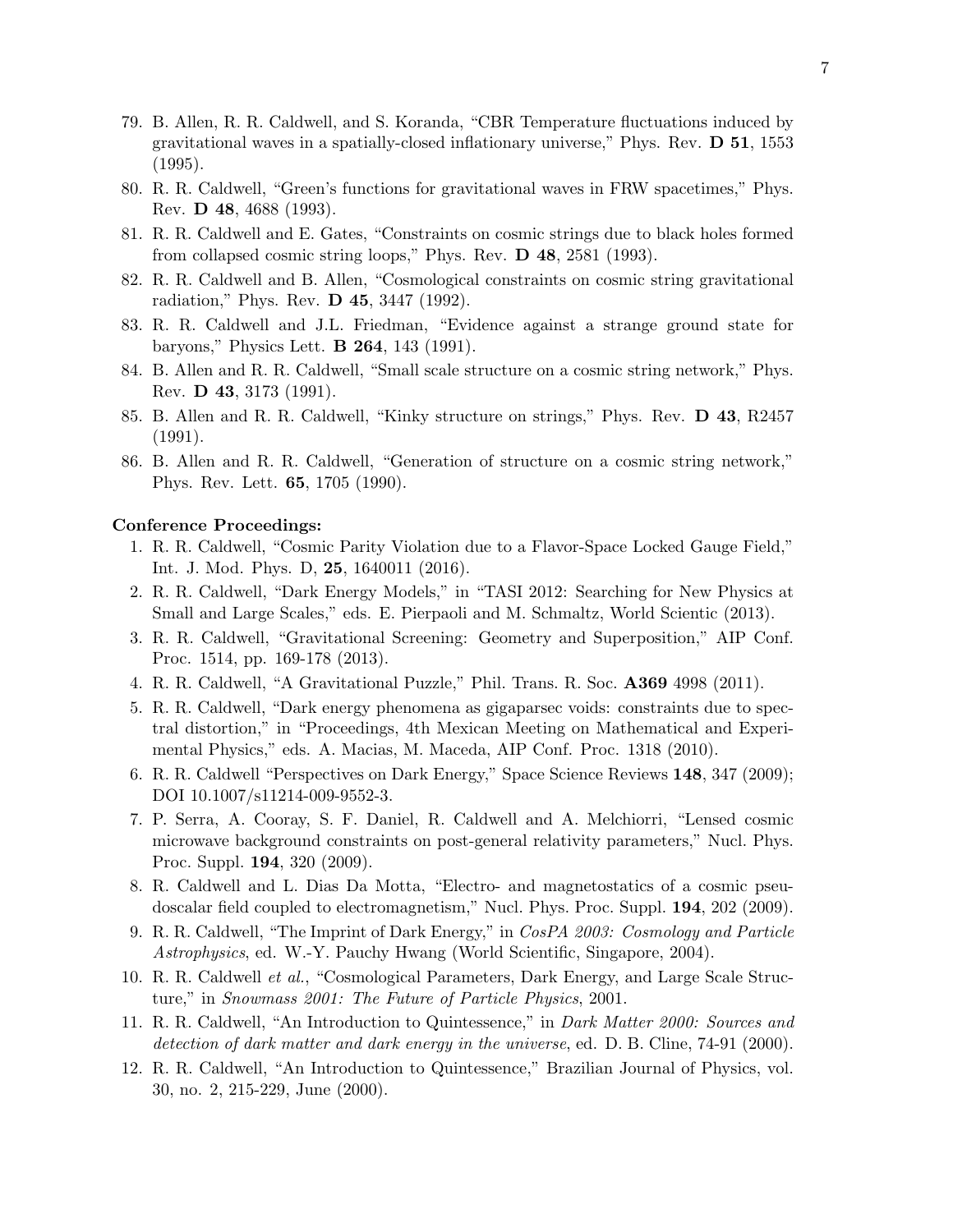- 13. R. R. Caldwell, R. Dave, and P.J. Steinhardt, "Quintessential Cosmology: Novel Models of Cosmological Structure Formation," Astrophysics and Space Science, vol. 261, 303- 310 (1999).
- 14. P. P. Avelino, R. R. Caldwell, and C.J.A.P. Martins, "The Promise of Structure Formation with Cosmic Strings in an Open Universe," Astrophysics and Space Science, vol. 261, 319-320 (1999).
- 15. R. R. Caldwell and P.J. Steinhardt, "Introduction to Quintessence" in Cosmic Microwave Background and Large Scale Structure of the Universe, eds. Y.-I. Byun and K.-W. Ng (Astronomical Society of the Pacific, 1998).
- 16. R. R. Caldwell, R. Dave, and P. J. Steinhardt, "Quintessential Cosmology" in The Non-Sleeping Universe, eds. Alain Blanchard and M. Teresa V.T. Lago (1998).
- 17. R.A. Battye, R. R. Caldwell, and E.P.S. Shellard, "Gravitational waves from cosmic strings" in *Topological Defects in Cosmology*, eds. F. Melchiorri and M. Signore (1996).
- 18. B. Allen, R. R. Caldwell, E.P.S. Shellard, A. Stebbins and S. Veeraraghavan, "CMB Anisotropy due to cosmic strings: large angular scale," in *Proceedings of the 18th Texas* Symposium, eds. A. Olinto, J. Frieman and D. Schramm (1996).
- 19. B. Allen, R. R. Caldwell, E.P.S. Shellard, A. Stebbins and S. Veeraraghavan, "Cosmic strings confront COBE," in Birth of the Universe and Fundamental Physics, ed. Franco Occhionero (Springer-Verlag, Berlin, 1995).
- 20. B. Allen, R. R. Caldwell, E.P.S. Shellard, A. Stebbins and S. Veeraraghavan, "Cosmic microwave radiation anisotropy induced by cosmic strings," in CMB Anisotropies: Two Years After COBE, ed. Lawrence Krauss (World Scientific, Singapore, 1994).
- 21. R. R. Caldwell, "The current status of observational constraints on cosmic strings," in Proceedings of the 5th Canadian Conference on General Relativity and Relativistic Astrophysics, eds. R. McLenaghan and R. Mann (World Scientific, Singapore, 1993).
- 22. B. Allen and R. R. Caldwell, "Formation of kinks," in Proceedings of the 1990 Florida Conference on Non-Linear Problems in Astrophysics, eds. J. Buchler, S. Detweiler, and J. Ipser (New York Academy of Sciences, 1991).
- 23. B. Allen and R. R. Caldwell, "Kinky strings: Evolution of kinks as small-scale structure on a cosmic string network," in Proceedings of the 1990 Banff Summer School on Gravitation, eds. R. Mann and P. Wesson (World Scientific, Singapore, 1991).

## White Papers:

- 1. J. Bellovary et al. [NASA LISA Study Team], "Getting Ready for LISA: The Data, Support and Preparation Needed to Maximize US Participation in Space-Based Gravitational Wave Science," arXiv:2012.02650 [astro-ph.IM].
- 2. K. Abazajian et al. [CMB-S4], "CMB-S4: Forecasting Constraints on Primordial Gravitational Waves," arXiv:2008.12619 [astro-ph.CO].
- 3. K. Holley-Bockelmann et al. (R. R. Caldwell), "Building A Field: The Future of Astronomy with Gravitational Waves, A State of The Profession Consideration for Astro2020," Astro2020: Decadal Survey on Astronomy and Astrophysics, APC white papers, no. 228; Bulletin of the American Astronomical Society, Vol. 51, Issue 7, id. 228 (2019), arXiv:1912.07642 [astro-ph.IM].
- 4. J. Baker et al. (R. R. Caldwell), "Space Based Gravitational Wave Astronomy Beyond LISA," Astro2020: Decadal Survey on Astronomy and Astrophysics, APC white papers, no. 243; Bulletin of the American Astronomical Society, Vol. 51, Issue 7, id. 243 (2019), arXiv:1907.11305 [astro-ph.IM].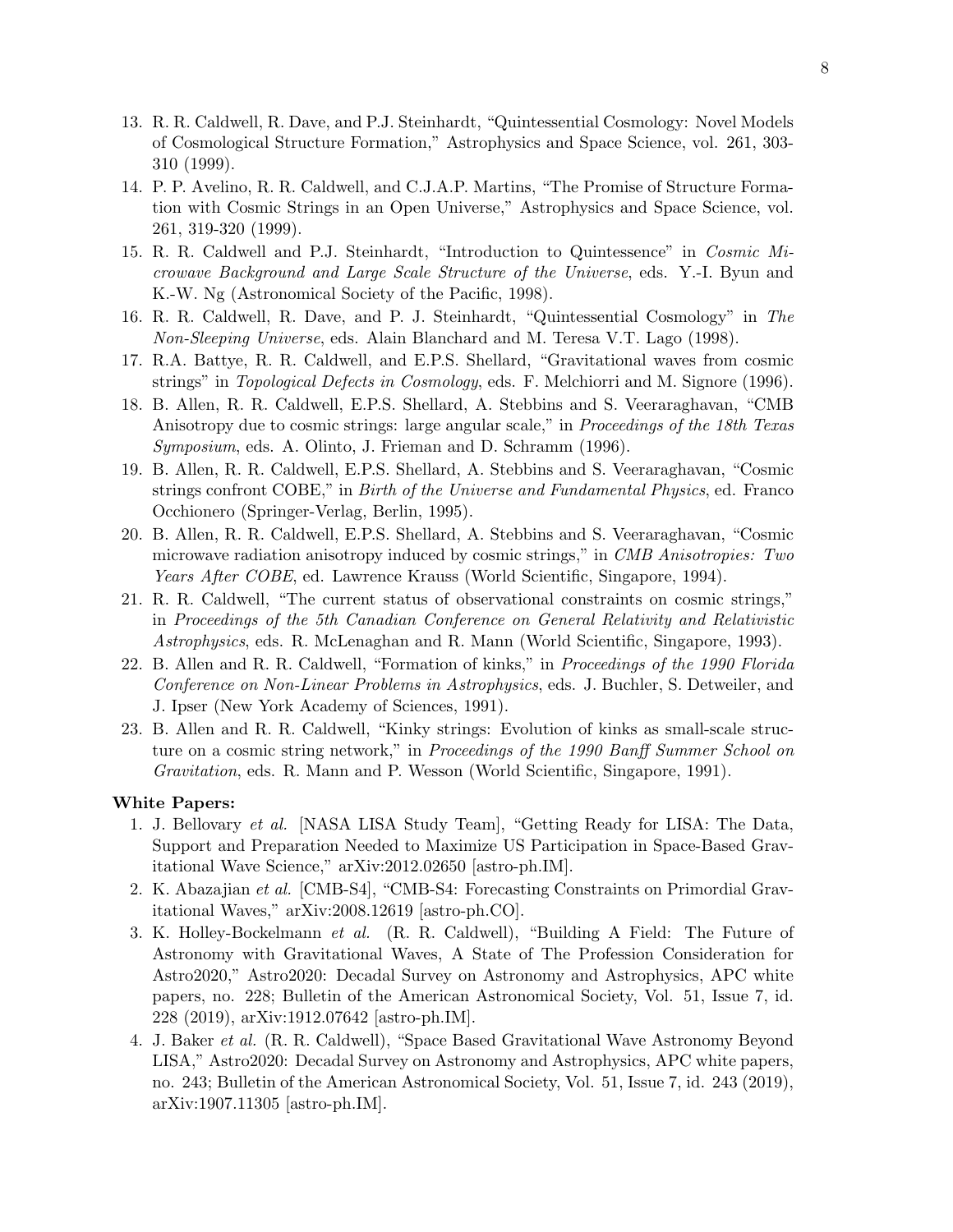- 5. J. Baker et al. (R. R. Caldwell), "The Laser Interferometer Space Antenna: Unveiling the Millihertz Gravitational Wave Sky," Astro2020: Decadal Survey on Astronomy and Astrophysics, APC white papers, no. 77; Bulletin of the American Astronomical Society, Vol. 51, Issue 7, id. 77 (2019), arXiv:1907.06482 [astro-ph.IM].
- 6. K. Abazajian et al. (R. R. Caldwell), "CMB-S4 Science Case, Reference Design, and Project Plan," arXiv:1907.04473 [astro-ph.IM].
- 7. K. Abazajian et al. (R. R. Caldwell), "CMB-S4 Decadal Survey APC White Paper," Astro2020: Decadal Survey on Astronomy and Astrophysics, APC white papers, no. 209; Bulletin of the American Astronomical Society, Vol. 51, Issue 7, id. 209 (2019), arXiv:1908.01062 [astro-ph.IM].
- 8. R. R. Caldwell et al, "Astro2020 Science White Paper: Cosmology with a Space-Based Gravitational Wave Observatory," Astro2020: Decadal Survey on Astronomy and Astrophysics, science white papers, no. 67; Bulletin of the American Astronomical Society, Vol. 51, Issue 3, id. 67 (2019), arXiv:1903.04657 [astro-ph.CO] (2019).
- 9. S. McWilliams et al (R. R. Caldwell), "Astro2020 Decadal Science White Paper: The State of Gravitational-Wave Astrophysics in 2020," Astro2020: Decadal Survey on Astronomy and Astrophysics, science white papers, no. 455; Bulletin of the American Astronomical Society, Vol. 51, Issue 3, id. 455 (2019), arXiv:1903.04592 [astro-ph.HE] (2019).
- 10. K. N. Abazajian et al. [CMB-S4 Collaboration], "CMB-S4 Science Book, First Edition," arXiv:1610.02743 [astro-ph.CO].

## Scientific Talks (Colloquia, Seminars, Conferences, Etc): (since 2016)

- 2021 CMB-S4 Cosmology workshop, online, invited presentation University of Padua, online, Physics seminar LISA Consortium, online, invited presentation
- 2020 LISA Consortium, online, invited presentation University of Massachusetts - Amherst, Physics Colloquium
- 2019 University of Chicago, Cosmology workshop, Invited speaker American Astronomical Society, St Louis, conference University of California - Irvine, Cosmology workshop, Invited speaker
- 2018 Simon Fraser University, Canada, Physics colloquium University of British Columbia, Canada, Physics colloquium University of Victoria, Canada, Physics colloquium Washington University - St. Louis, Physics seminar University of Helsinki, Cosmology workshop Washington University - St. Louis, Physics colloquium Albert Einstein Institute, Hannover, Germany, physics colloquium LISA Consortium meeting, Hannover, Germany, presentation University of California - San Diego, Cosmology seminar 2017 University of California - Berkeley, Cosmology workshop, Invited speaker
- Hiroshima University, Japan, Cosmology workshop, Invited speaker Nazarbayev University, Kazakhstan, Physics colloquium, seminar (2 lectures) University of Pennsylvania, Physics seminar Stockholm University, Cosmology workshop University of Helsinki, Physics seminar Harvard-Smithsonian Center for Astrophysics, Astrophysics seminar